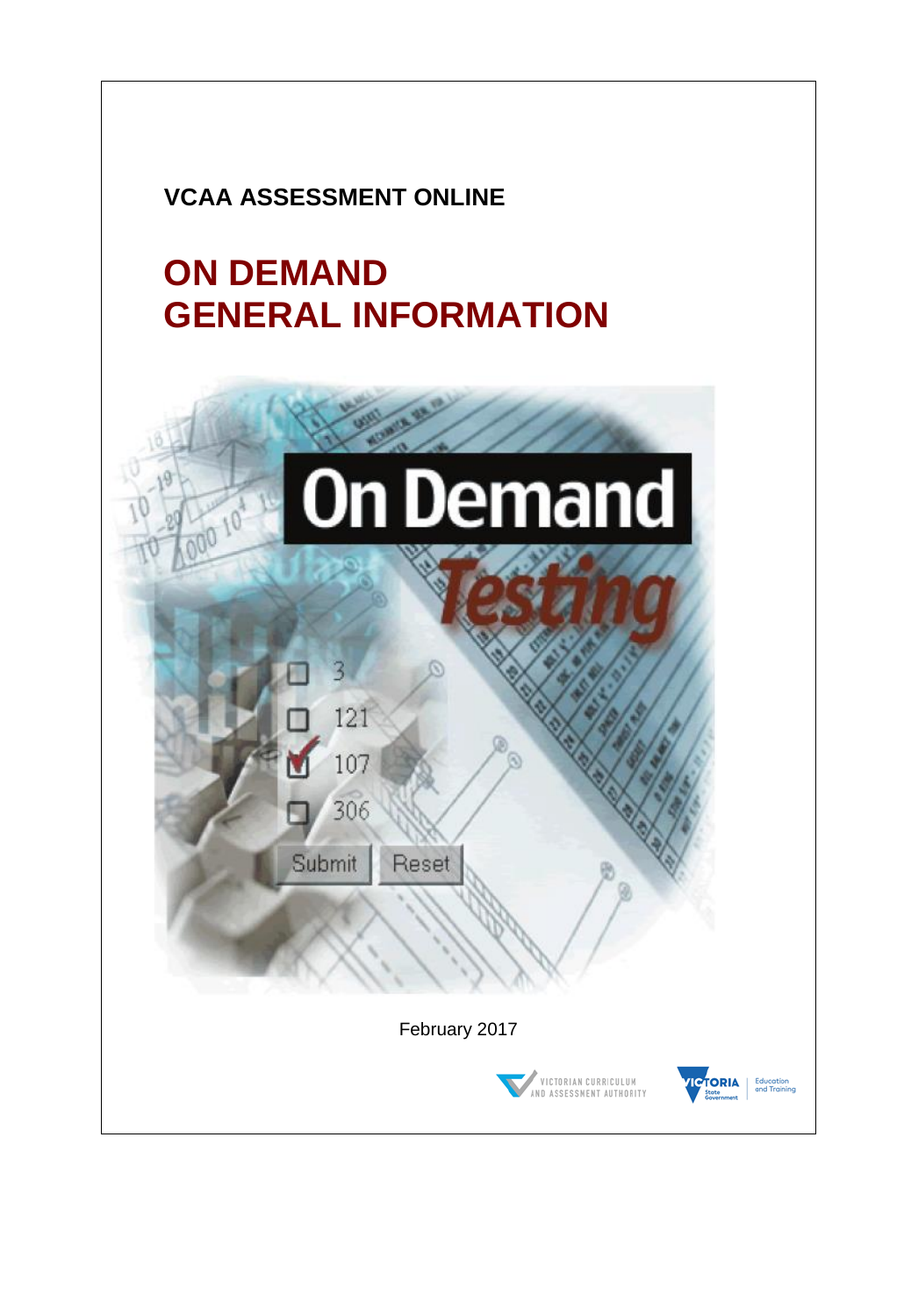# **Table of Contents**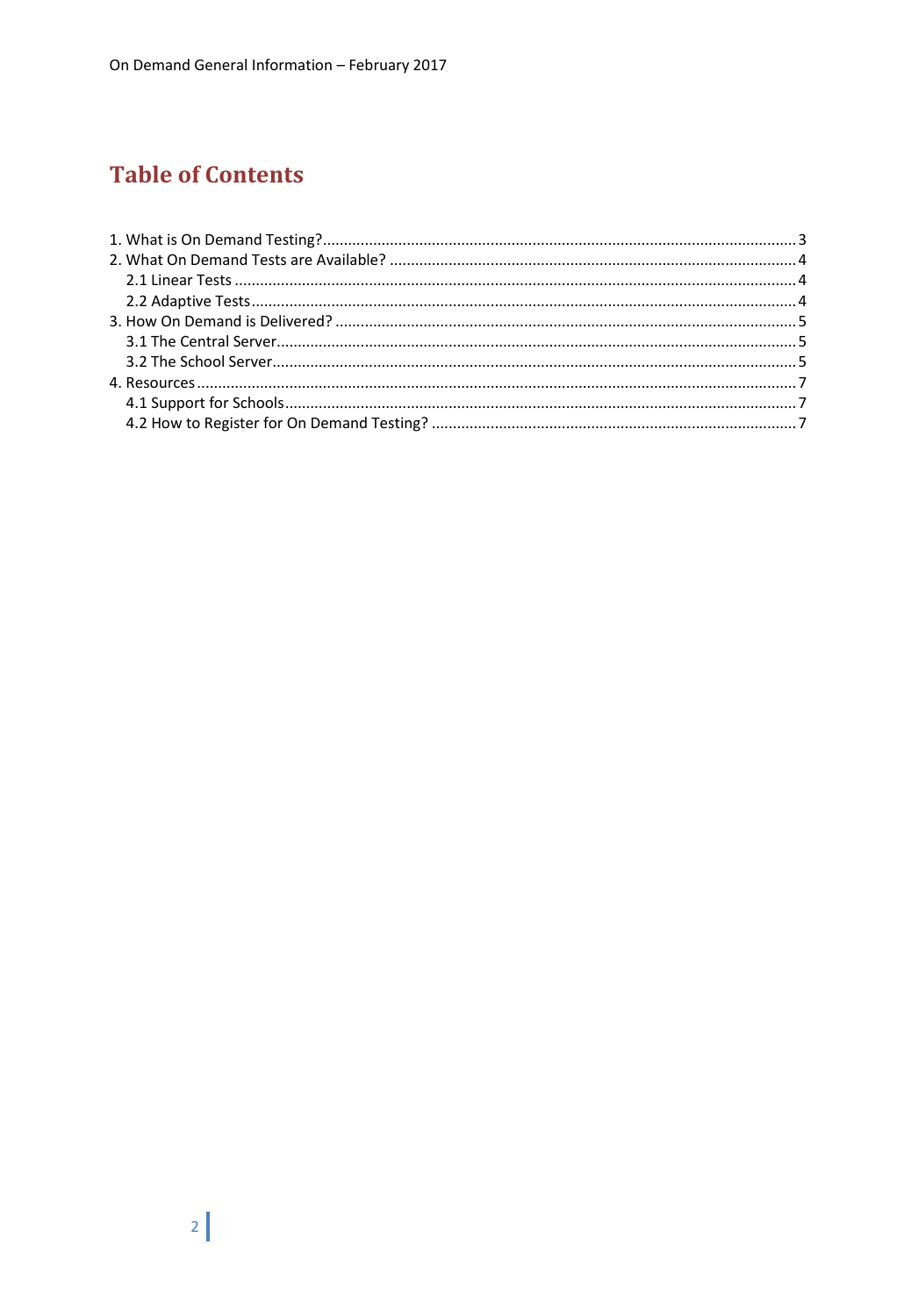# <span id="page-2-0"></span>**1. What is On Demand Testing?**

On Demand Testing is an online resource for teachers to use when, where and how they choose. It puts teachers in the driving seat as they control the entire process from test selection, to analysis and use of the assessment data the program will produce. It is optional, time saving and able to be administered to a single student and/or a whole class. It offers a number of advantages including the capacity for automatic marking and computer generated reports.

This resource:

- provides access to a range of computer-based assessments that are easy to administer to individuals or groups of students
- has choices of tests across a range of learning areas and levels
- includes assessment tasks that can be marked by the computer, providing immediate results
- provides the option to offer the tests in printed form to students
- offers feedback in the form of class and individual student reports
- all questions are aligned to content descriptors found in the Victorian Curriculum.

Many questions in the tests are multiple choice. Students may also be required to enter short answers via the keyboard, use the mouse to 'drag and drop' answers or answer by locating a 'hot spot' on screen that corresponds to the answer, use an on-screen calculator using a mouse or the keyboard.. The tests are automatically marked by computer providing immediate class and student reports.

#### **Uses of the tests include:**

- Pre and post general testing of students or around a topic
- Assessing new intake or late arrival students
- Identifying strengths or weaknesses of individual students
- Corroborating teacher judgements
- Assisting in forward planning of teaching programs for a year level or for individual student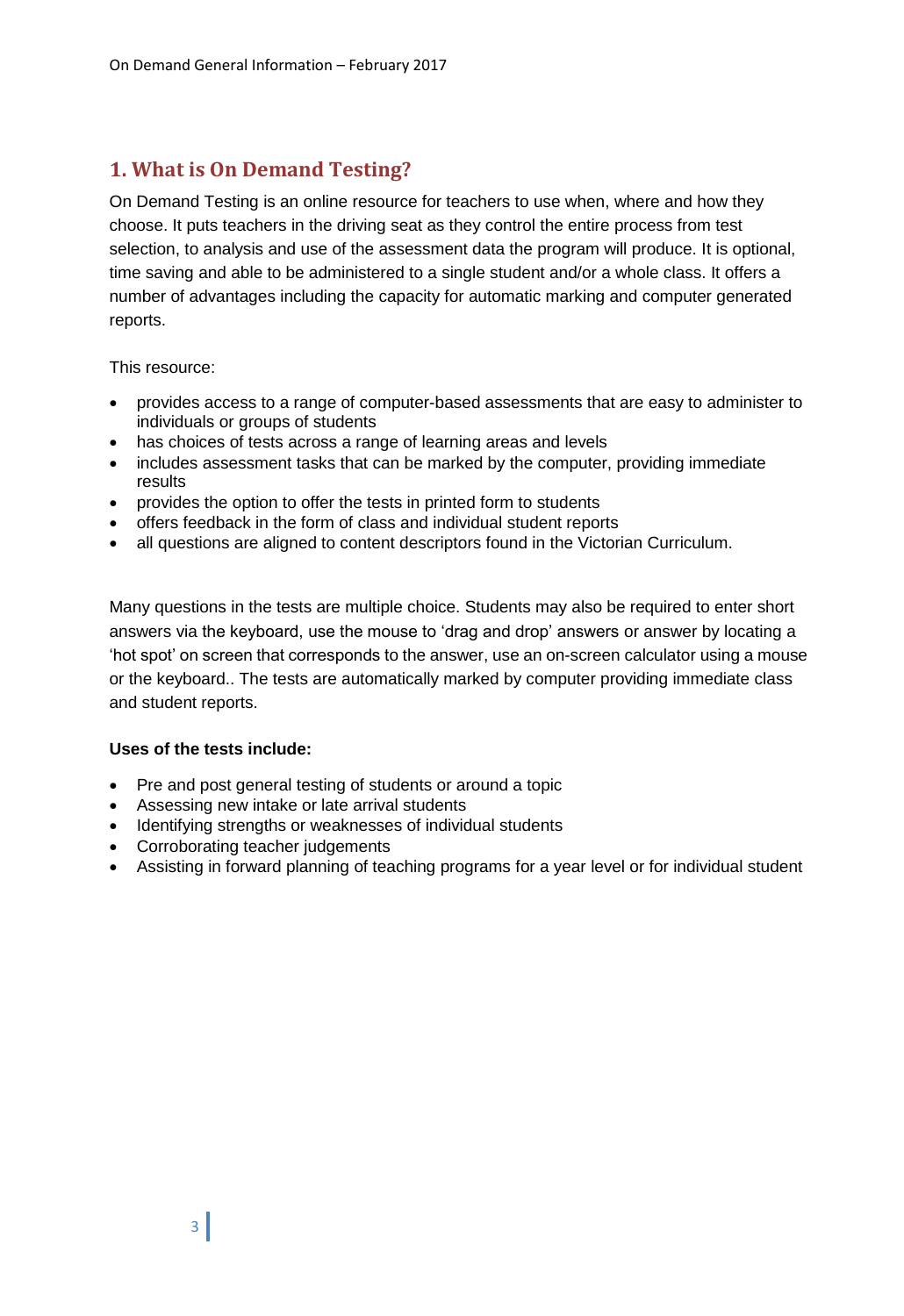# <span id="page-3-0"></span>**2. What On Demand Tests are Available?**

Currently there are tests available in the Learning Areas of Mathematics and English. The tests reference Victorian Curriculum Standard Levels 2 to 10.

#### <span id="page-3-1"></span>**2.1 Linear Tests**

In these tests students receive the same questions in the same order during the test. Students' responses are saved and scored by the computer. Students are able to skip questions, move back and forth at any time during the test, and change their answer options. Teachers are able to view and analyse results through a number of different reports.

*Please Note: that the range of tests currently includes adaptive test only. Linear Test will be available at a later date.*

### <span id="page-3-2"></span>**2.2 Adaptive Tests**

Adaptive tests deliver sets of questions to students that vary according to student ability. Depending on the responses given in the previous questions, the system automatically presents easier or more difficult questions to each student. Questions can be skipped, but marked as a wrong answer and system will display the next question. Students cannot go back to the previous question to change the answer. Teachers often find these computer-based tests determine a student's general ability level quickly and accurately. For more detail on adaptive test see the *[Composition of On Demand Adaptive Tests](http://www.vcaa.vic.edu.au/Documents/ondemand/adaptive_odtests.pdf)* document.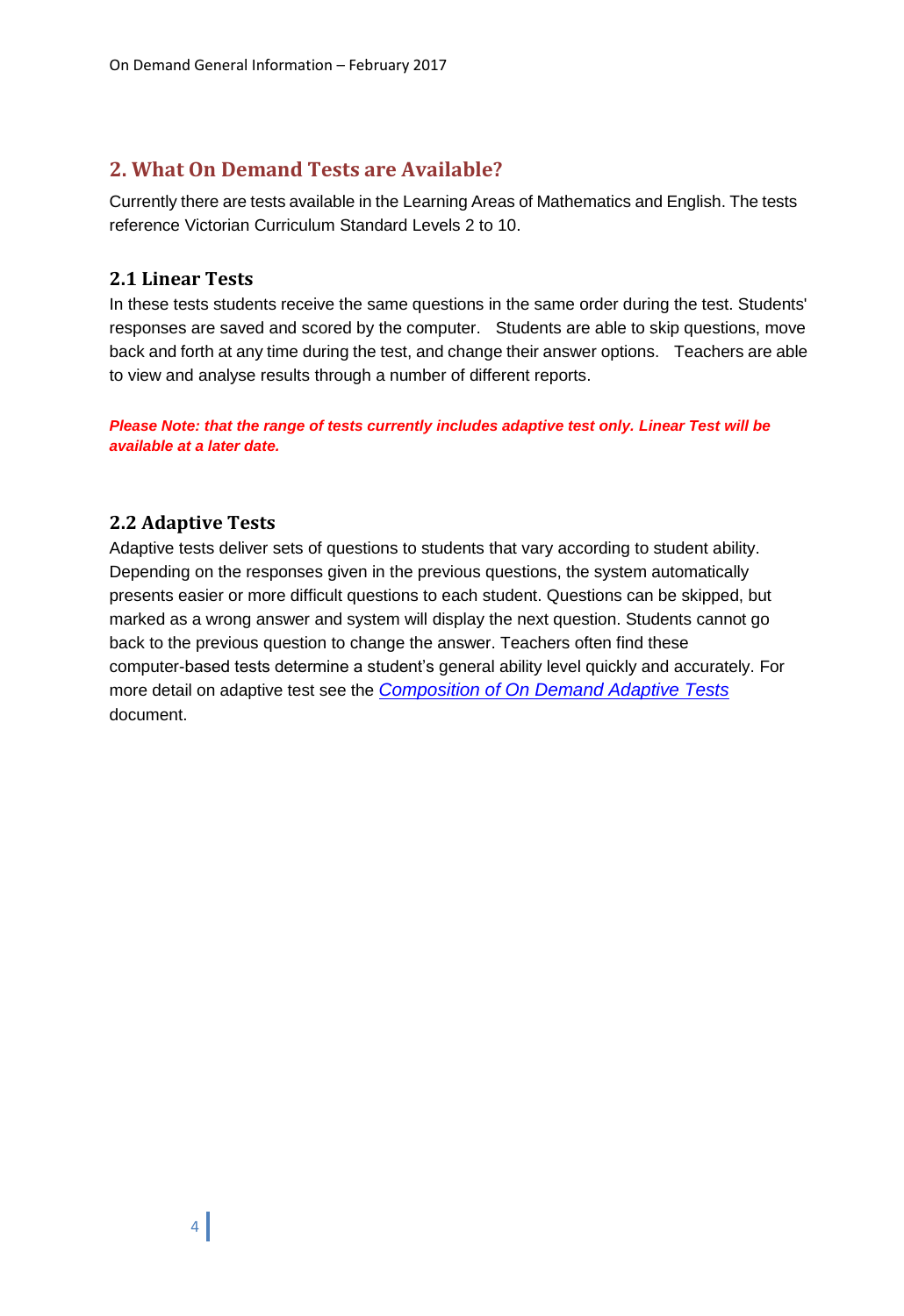## <span id="page-4-0"></span>**3. How On Demand is Delivered?**

The On Demand Testing program uses software developed by the Victorian Curriculum and Assessment Authority (VCAA). This software is referred to as VCAA Assessment Online. There are two components to the VCAA Assessment Online application – the **Central Server** and the **School Server** (see Figure 1.1)



**Figure 1.1 VCAA Assessment Online**

#### <span id="page-4-1"></span>**3.1 The Central Server**

The Central Server is essentially a database that stores all public questions and tests the VCAA has created for the On Demand Testing program. The Central Server is available via the internet and can be accessed from the following web address:

#### http://www.aimonline.vic.edu.au

Each school is provided with a unique username and password for the Central Server site from where they can search, preview and download tests to their school. Contact the VCAA help desk on 1800 827 721 if you do not have the appropriate login for this site.

#### <span id="page-4-2"></span>**3.2 The School Server**

The School Server is the other component of VCAA Assessment Online. The school is required to install software on a compatible server at the school. This software is supplied free by the VCAA. In government schools, this software is installed on the CASES21 server. Once this software has been installed and configured, schools can download tests from the Central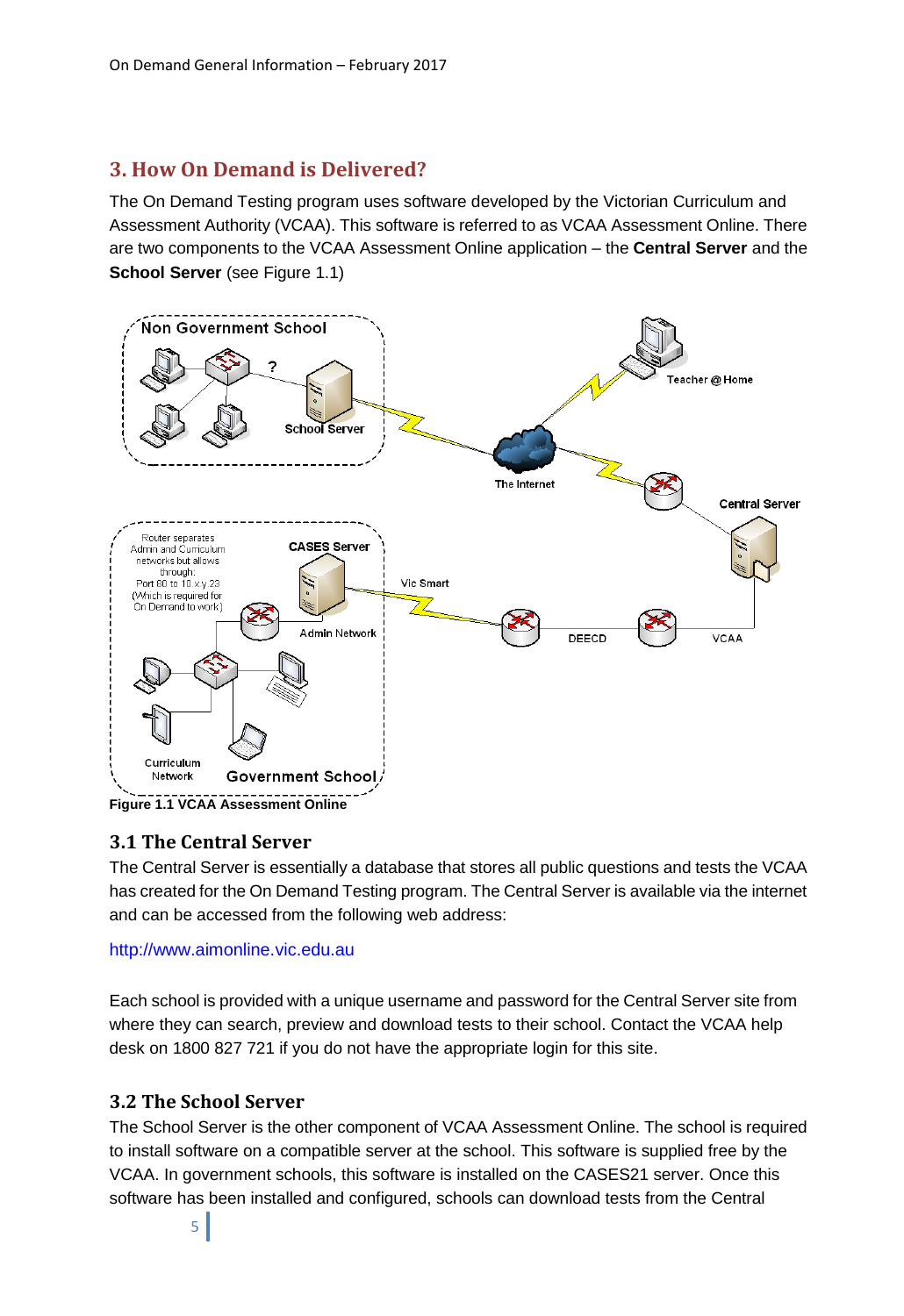Server. The School Server must be set up in order to receive downloaded tests from the Central Server. The School Server operates on the school's local network and relies on the internet only for downloading tests from the Central Server. Once the software is installed and configured, a dedicated website address is used to enable all users (Teachers and Students) to access the application within the school's network via an Internet Explorer browser.

This is the School Server homepage.

| <b>VCAA ASSESSMENT</b> Online                                                                                                      |  |
|------------------------------------------------------------------------------------------------------------------------------------|--|
|                                                                                                                                    |  |
|                                                                                                                                    |  |
| <b>Welcome to the School Server Homepage</b>                                                                                       |  |
| <b>VCAA Assessment Testing</b>                                                                                                     |  |
| To begin a test, click on Start Test below. This will open a new browser window for you to enter your login details. Good<br>Luck. |  |
| • Start Test                                                                                                                       |  |
|                                                                                                                                    |  |
|                                                                                                                                    |  |
|                                                                                                                                    |  |
| <b>School Server Links</b>                                                                                                         |  |
| • Administration System (authorised users only)                                                                                    |  |
| Copyright $\hat{\mathbf{v}}$ 2001 Victorian Curriculum and Assessment Authority                                                    |  |

The address for the School Server is unique in each school but will consist of four groups of digits, such as, http://123.45.67.89 (NOTE: this is just an example. Each school will have a unique set address that can be provided by your technician).

Teacher and students access the School Server application and sit the tests within the school's local area network (LAN) and do not rely on the internet during this time.

In government schools, the School Server is accessible from the curriculum network even though the server resides on the CASES server on the administration network. In non-government schools, the School Server software is installed on a local server that meets the technical requirement – see <http://www.vcaa.vic.edu.au/Pages/prep10/ondemand/techrequire.aspx> for details.

Non-government schools are also required to complete a Letter of Agreement http://www.vcaa.vic.edu.au/Documents/ondemand/OnDemandTestingBuild97.pdf